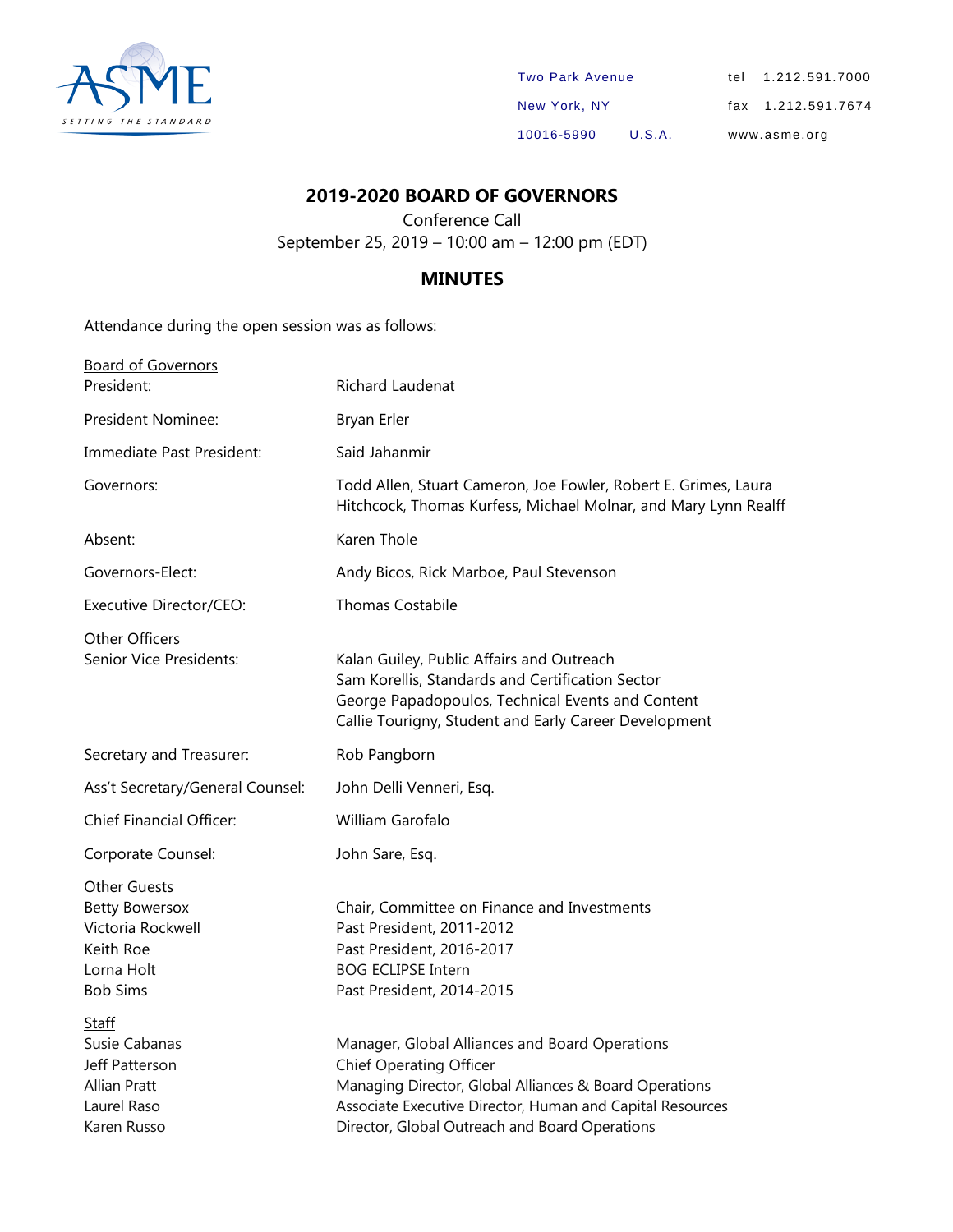2019-2020 Board of Governors Meeting Minutes September 25, 2019 Page 2 of 4

## **1. Opening of Meeting**

- 1.1 Call to Order: On September 25, 2019, a telephonic meeting of the 2019-2020 Board of Governors of the American Society of Mechanical Engineers was held at the offices of ASME in New York City. A quorum was present, and the meeting was called to order by President Laudenat at 10:00 AM Eastern Daylight Time.
- 1.2 Adoption of the Agenda: The Board voted to adopt the agenda as circulated on September 11, 2019.
- 1.3 President's Remarks: President Laudenat welcomed all to the meeting. He remarked on several meetings he attended and commented that the Boston Offshore Wind Conference and the Advanced Clean Energy Summit were both overwhelming successes.

President Laudenat also attended the IAB meeting in Washington, D.C. this week. He noted more energy at the meeting than he has seen in a long time. The event was focused on digital transformation, which is the same theme for the near-term future to keep the conversations focused on how ASME can best serve engineers who work in the industry. There were also some L&D key message points from IAB. He reiterated that the new reporting structure whereby IAB reports to the Board of Governors is working well.

1.4 Executive Director/CEO's Remarks: Mr. Costabile thanked everyone for attending and expressed his appreciation for the honor of serving as Executive Director and that he appreciates everyone's support. A lot has been accomplished and he feels positive about the environment, noting that industry related events are gaining momentum and his satisfaction with fundraising and the restructuring of the Foundation.

Mr. Costabile announced that his top three goals are membership, organizational structure, and global strategy. He is happy with the progress of the website, web tool, conference app, CA Connect and IT in general now managed by Bill Garofalo and Frank Giannelli.

On the staff side, Mr. Costabile stated that the hiring plan is on schedule. In addition, the completed culture survey is being reviewed by the Directors and MD's. Every area of the culture survey has shown improvement based on the previous survey conducted on 2017, but a little work is still needed from the Directors and below. The MD's bought into this in a big way so he expects to see greater results this year.

Membership continues with a lot of input from Andy Bicos. The first major roll out will be later this year. There will be more information on this in November.

1.5 Consent Items for Action: No requests were received to remove any items from the Consent Agenda.

The Board voted to approve the items on the consent agenda:

- 1.5.1 Approval of Minutes from June 2, 2019 Meeting
- 1.5.2 Approval of Minutes from June 5, 2019 Meeting
- 1.5.3 Audited Financial Statements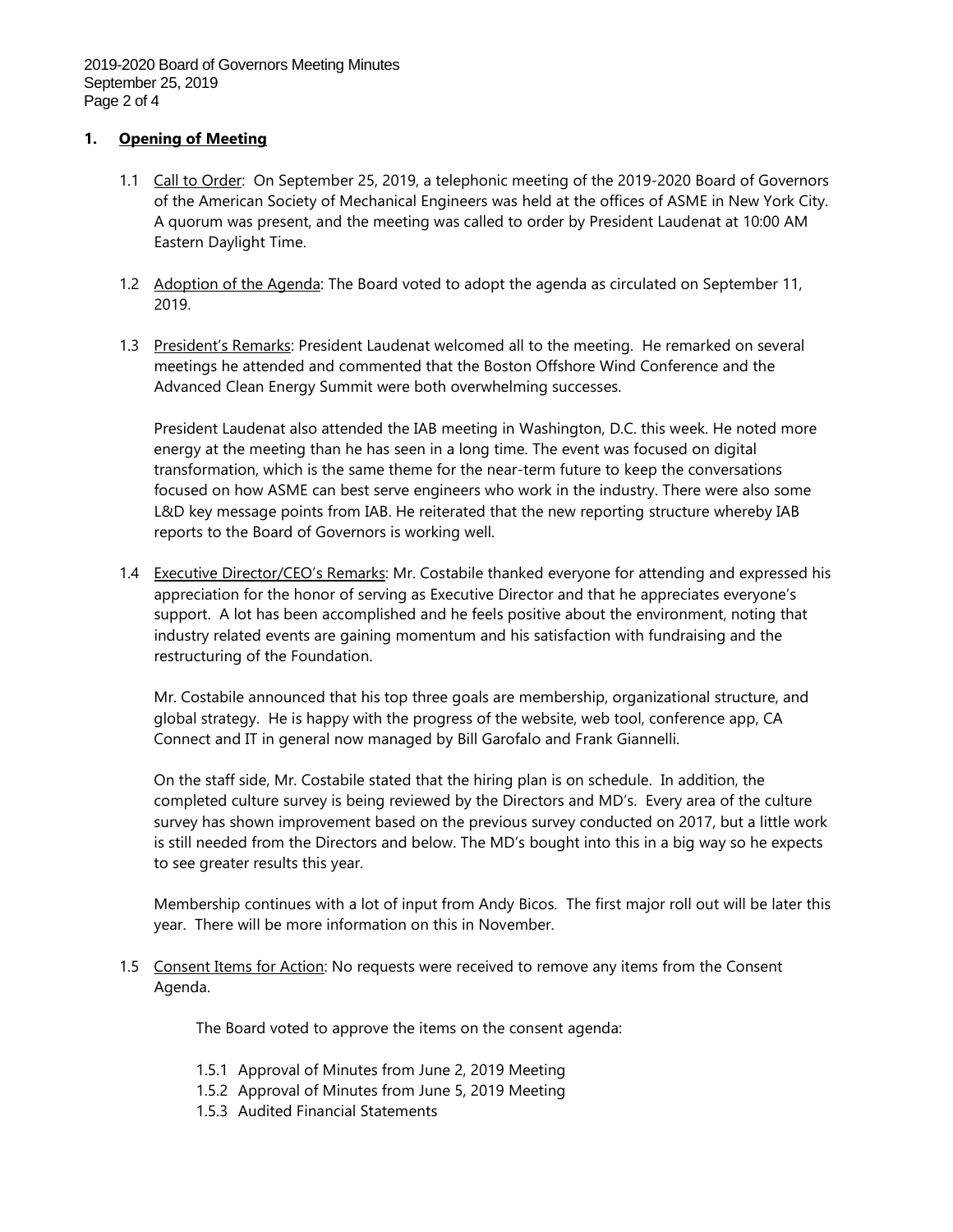- 1.5.4 Change to Society Policy P-15.4 and First Reading for By-Laws B-3.1.14 and B-3.3
- 1.5.5 Acceptance of Sole Membership of ASME Foundation
- 1.5.6 Proposed Appointments

## **2. Open Session Agenda Items**

- 2.1 April 2019 Board Motions Update: President Laudenat informed the Board that the motions previously scheduled to be heard at this meeting were postponed until the November meeting.
- 2.2 Group Engagement Committee Activity Update: Mr. Mulvihill provided an update on the activities of GEC with respect to the new MDE Sector. (Minutes Appendix 2.2)
- 2.3 TEC organization: President Laudenat gave an overview of the progress of the TEC reorganization. He walked through the current situation, a commentary and anticipated outcomes. (Minutes Appendix 2.3).

Mr. Jahanmir mentioned that he has had discussions with the robotics committees. Everyone is in favor of having a division on robotics. He made an offer two months ago to have someone identified as a champion to get the ball rolling for a new division and he hasn't heard back.

- 2.4 Nominating Committee: A brief presentation was made by President Laudenat on suggestions for changes to the Nominating Committee process. These suggestions came from two volunteers, Nicole Kaufman Dyess and Jared Oehring, who served on the Nominating Committee last year. Some highlights were listed by President Laudenat with the assurance that the Board will discuss them during the November meeting. (Minutes Appendix 2.4)
- 2.5 Planning Meeting Follow Up: Michael Johnson presented a summary of the leadership planning meeting. There were two specific action steps--the need to recraft the mission and vision statements and to develop a plan going forward for continuous Board engagement.

The mission and vision statement were recrafted along with a review of the BOG Transition Plan. The suggested statements are as follows:

#### Vision - Current

ASME aims to be the essential resource for mechanical engineers and other technical professionals throughout the world for solutions that benefit humankind.

#### Recommendation

ASME's vision is to be the premier resource for the engineering community globally.

#### Mission - Current

ASME's mission is to serve diverse global communities by advancing, disseminating, and applying engineering knowledge for improving the quality of life; and communicating the excitement of engineering.

#### Recommendation

ASME's mission is to advance engineering for the benefit of humanity.